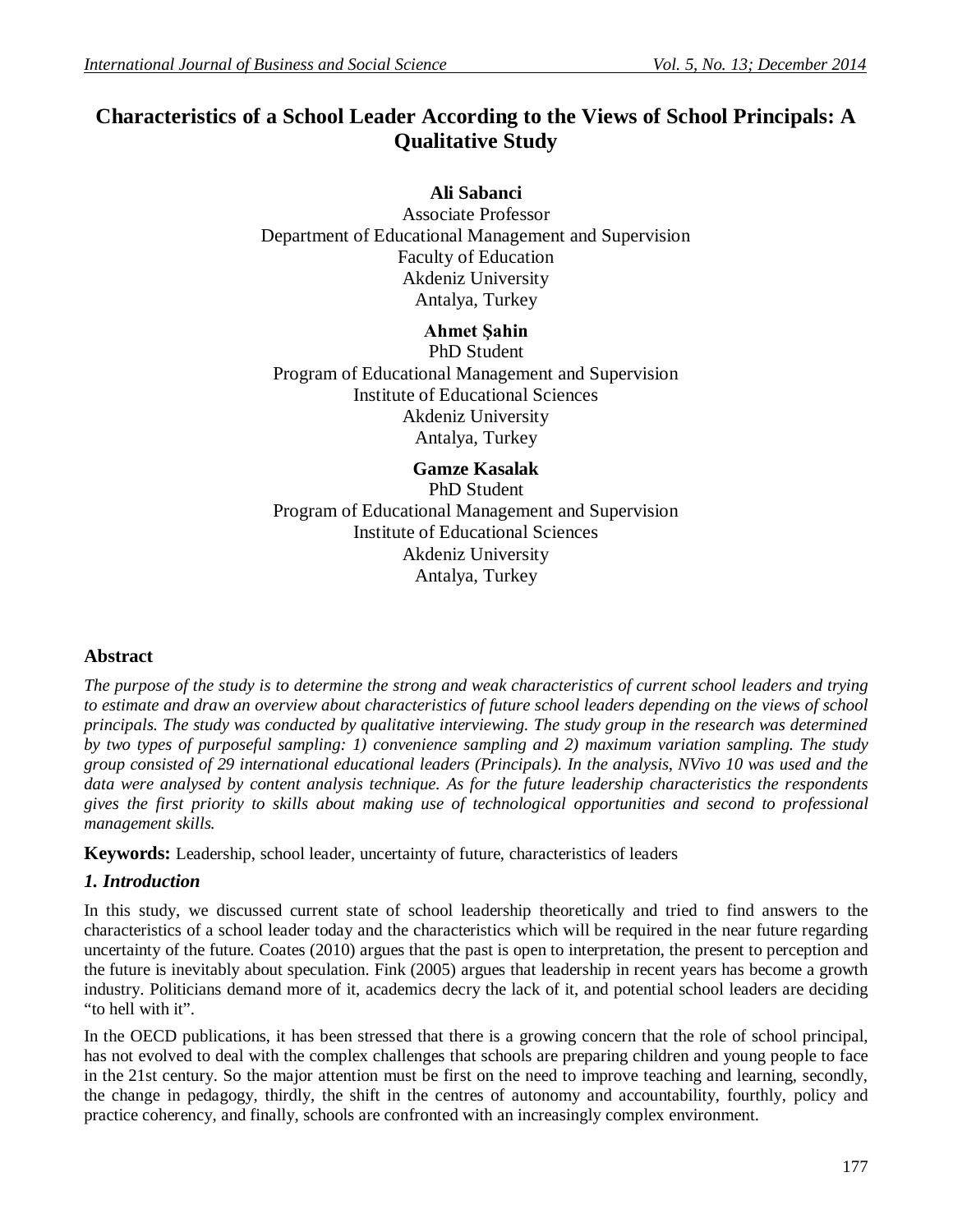In this process the key elements for an effective school leadership needed were suggested to be 1) a more active role in instructional leadership 2) providing a more powerful forms of active, constructivist learning 3) sufficient autonomy to make important decisions about the curriculum and teacher recruitment and development 4) coherent governmental policy and practice with school-level processes, systems and priorities and 5) enabling teachers and students to deal effectively with the processes of change (OECD, 2009).

In the first section of this paper we raised some important questions on the current state of school leadership based on literature in order to create an impression of the flow of the logic of the paper. Later we tried to discuss how school leadership has been seen today and what kind of estimations about the characteristics of future school leaders have been suggested in the related literature. In the second section, the methodology has been explained. In the third part, the findings about first, the current state of leadership by means of strong and weak characteristics and secondly, findings about estimations for future leadership were given. In the final we discussed the findings and concluded.

### *2. Literature Review*

The argument on whether the principals are in the least favourable position to provide proactive leadership or not, lie behind the fact that "principals find themselves locked in with less and less room to manoeuvre (Fullan, 1998). The answer may be "yes" for many countries depending on the amount of principal's autonomy on the school policy. For example Leithwood, Steinbach and Jantzi (2002) reported that the majority of the teachers and managers believe that the government's policies about improvement of teaching and learning do not reflect their own professional goals. If so, as Leithwood et al. (2002) suggested further questions need to be addressed to seek for the reasons behind the fact and draw outcomes for the future of school leadership such as: Are the principals surrounded by a tight costume made of regulations? Is their unfavourable position because they are arrested by their psychological guards? Or is that because they are led by a conservative social pressure? And finally, how flexible are they to react to change demand? On the other hand, how rapid turnover or in other words instability in school management positions effects leadership characteristics and creates significant barriers to educational change (Fink and Brayman, 2006). Each question is vital in that the possible convincing answers to each of them will help us to understand the characteristics of leadership today and provide inspiring clues to estimate how leaders will be in the future.

Grogan and Andrews (2002) noted that the changes in education, and the nation as a whole, could present an entirely different set of challenges about leadership in the future. As in Coates (2010) similitude "The established route of the train journey gives way to the flexibility of the car" Fullan (1998) claims that school leaders need a new mindset and guidelines for action to break through the bonds of dependency that have entrapped those who want to make a difference in their schools. Responsiveness to the rapidly changing environment and set of circumstances might be a key argument for educational leaders. Twenty-first century schooling necessitates a shift away from vertical, policy-driven change to lateral, capacity building change. Schools are becoming more complex places. In the future they will need to be more responsive to a rapidly changing environment and set of circumstances. They will need to be highly adaptable structures that are versatile and responsive to shifting needs and priorities. Therefore the leadership practice has to also be adaptive, flexible and highly responsive to external and internal imperatives for change (Harris, 2010; Leithwood, Harris and Hopkins, 2008). Barendsen and Gardner (2006) proposed that the best leaders to adjust to rapidly changing times need to exhibit three distinct meanings of good: 1) an excellent technical and professional quality and competence, 2) an ethical orientation, and 3) a completely engaged sense of fulfilment and meaningfulness. According to Coates (2010) a future thinking engages individuals and teams with innovation and there is a move from replication to regeneration, from predictability to possibility. Sandmann and Vandenberg (1995) asserted that leadership development for the 21st century is holistic: it is centred in groups or organizations, rather than individuals, and engages the group in heart, mind, spirit, and energy. The driving forces of this philosophy, then, are community, the heart of a group's leadership; vision, which engages the spirit; learning, which stimulates the mind; and action, which compels energy. Mariasse (1985) considered leaders as not to simply maintain the existing situation. To the writer, leaders are involved in change, and without change or movement, there is no leadership. To actively change an organization, leaders must make decisions about the nature of the desired state. Making choices requires both information about current realities and future possibilities. According to Reilly (2007) a global leader is a learner and believes that everyone around him is also a learner and values innovation. Collay (2006) writes that aspiring principals are urged to create democratic organizations and professional learning communities.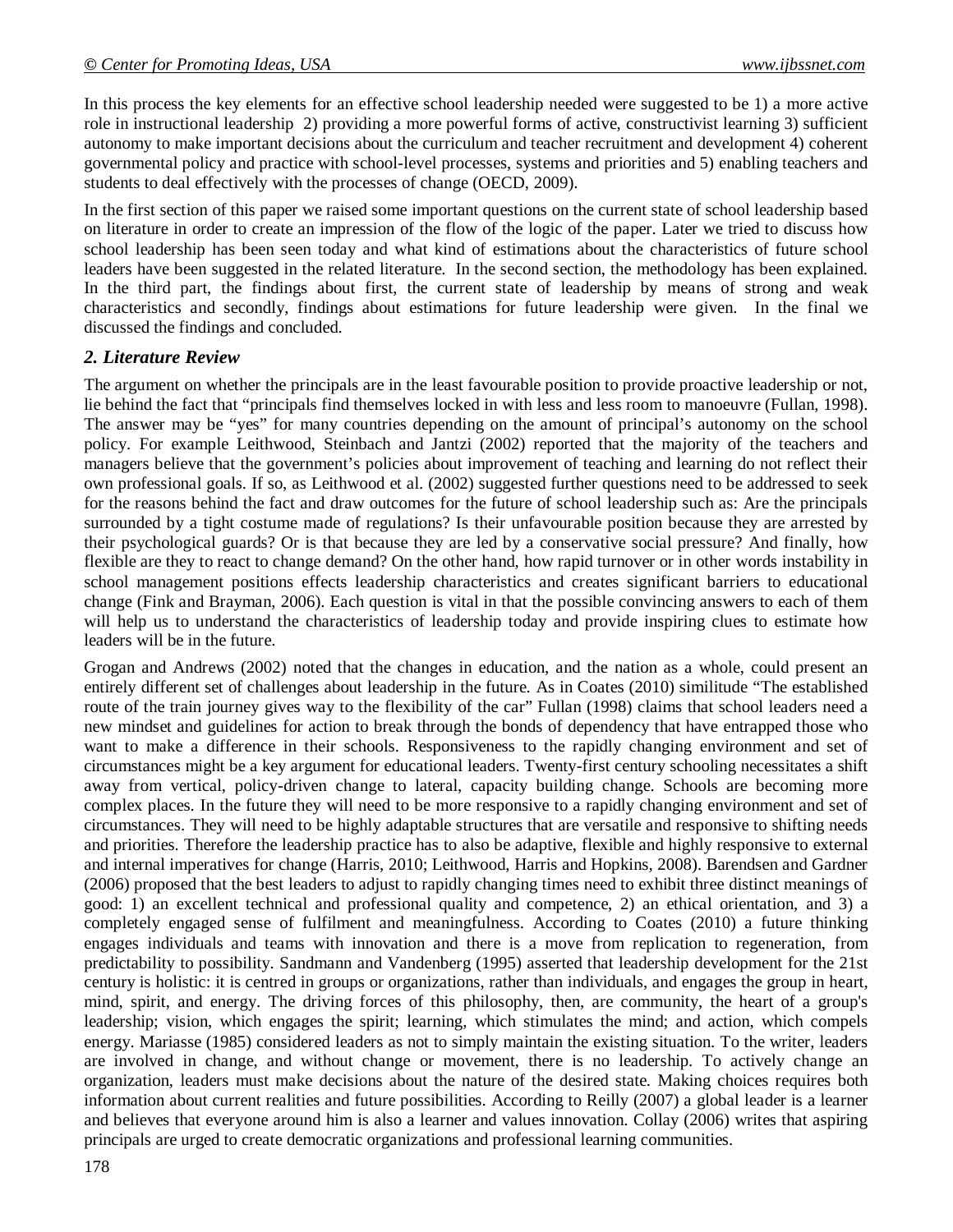These demanding educational settings require bold, socially responsible leadership by both principals *and*  teachers, continually expanding the roles and responsibilities each must fulfil. Goldring (2002) concentrates on student achievement in explaining effective educational leadership in the 21st century. He asserts that a leader will require strategies that make it possible for all children to succeed academically. Day, Harris and Hadfield (2001) put a stress on the capacity of leaders to make a difference. They assert that interpretation of and responses to the constraints, demands and choices that they face help leaders to make a difference. Leaders capture their past, present and future pressures, challenges, and concerns and aspirations with which they are daily faced and which are reflect the multi-faceted demands of the role. Slater (2008) thinks that building leadership capacity or eliciting effort in others requires effort, unique insight, and explicit skills on the part of leaders. Leaders may learn to use communication skills and strategies as a pathway to building leadership capacity. As principals and other leaders share the lead and the load, the success of their performance will be determined by their ability to inspire a culture of empowerment. Leaders' success then will be measured not by the number of followers they have, but rather by the number of individuals that they have inspired to become leaders themselves. According to Witziers, Bosker and Krüger (2003) principals should not only perform tasks related to coordination and evaluation of the educational system but also in relation to further developing the educational system via transformation of the school culture. One of the main tasks of school principals is to help create a working environment in which teachers collaborate and identify with the school's mission and goals. Murphy and Walberg (2002) points out to trust and dialogue. To them, new leaders dedicated to school improvement should gain knowledge not only about best practices but also about how to foster dialogue and trust within schools and between schools and the communities they serve. Moreover, school staff should be given the knowledge about new leadership concepts and scientific evidence that they need to accept innovative leaders. Grogan and Andrews (2002) point out to critical characteristics of a preparation of aspiring educational leaders programme such as collaborative instructional leadership, practice based knowledge, opportunities for novices and experts, selection of aspiring principals, assessment of development, contribution to standards, ethical and moral obligations, long term internship and learning opportunities in diverse settings and address to successors.

The purpose of this paper is to determine the strong and weak characteristics of current school leaders and trying to estimate and draw an overview about characteristics of future school leaders depending on the views of school principals. For this reason the following specific questions were addressed to them:

- 1. What are your weak characteristics as a school leader?
- 2. What are your strong characteristics as school leaders?
- 3. According to you, what kind of characteristics a school leader will need in the forthcoming twenty-five years?

## *3. Methodology*

Our research was conducted by qualitative interviewing. The data were gathered by standardized open-ended interviews. The standardized open-ended interview minimizes the interviewer effects by asking the same question of each respondent. It also makes data analysis easier because it is possible quickly to locate each respondent's answer to the same question (Kuş, 2007; Mason, 2002; Patton, 1990; Rubin and Rubin, 1995; Yıldırım and Şimşek, 2006). The interview form consisted of two parts. In the first part questions about demographic information took part with an explanation about the purpose of the study. In the second part, the respondents were addressed three specific questions to in order first to understand the current state (strong and weak characteristics of current education leaders) and secondly to explore some clues for future leadership characteristics.

The study group in the research was determined by two types of purposeful sampling: 1) convenience sampling was used for the countries other than Turkey because of the difficulty in interviewing the respondents and 2) maximum variation sampling was used for Turkish respondents considering gender, marital status, being occupied in full or half day education and various education levels, seniority (length in managerial position) and finally various positions in managerial hierarchy (Patton, 1990; Yıldırım and Şimşek, 2006). As a result the study group consisted of 29 international educational leaders (Principals) from city centre of Antalya, Turkey (21), Austria (1), Germany (1), Norway (1), Portugal (1), Romania (1), South Cyprus (1), Spain (1) and United Kingdom (1). 79,3% (23) of the participants are male and 20,7% (6) are female. Married administrators are 86,2% (25), 13,8% (4) of the sample group are single. 82,8% (24) of the administrators work in schools which run full day education, the others, 17,2% (5) work in schools with half day education. Administrators participated the study mostly (65,5%, f=19) work in primary schools.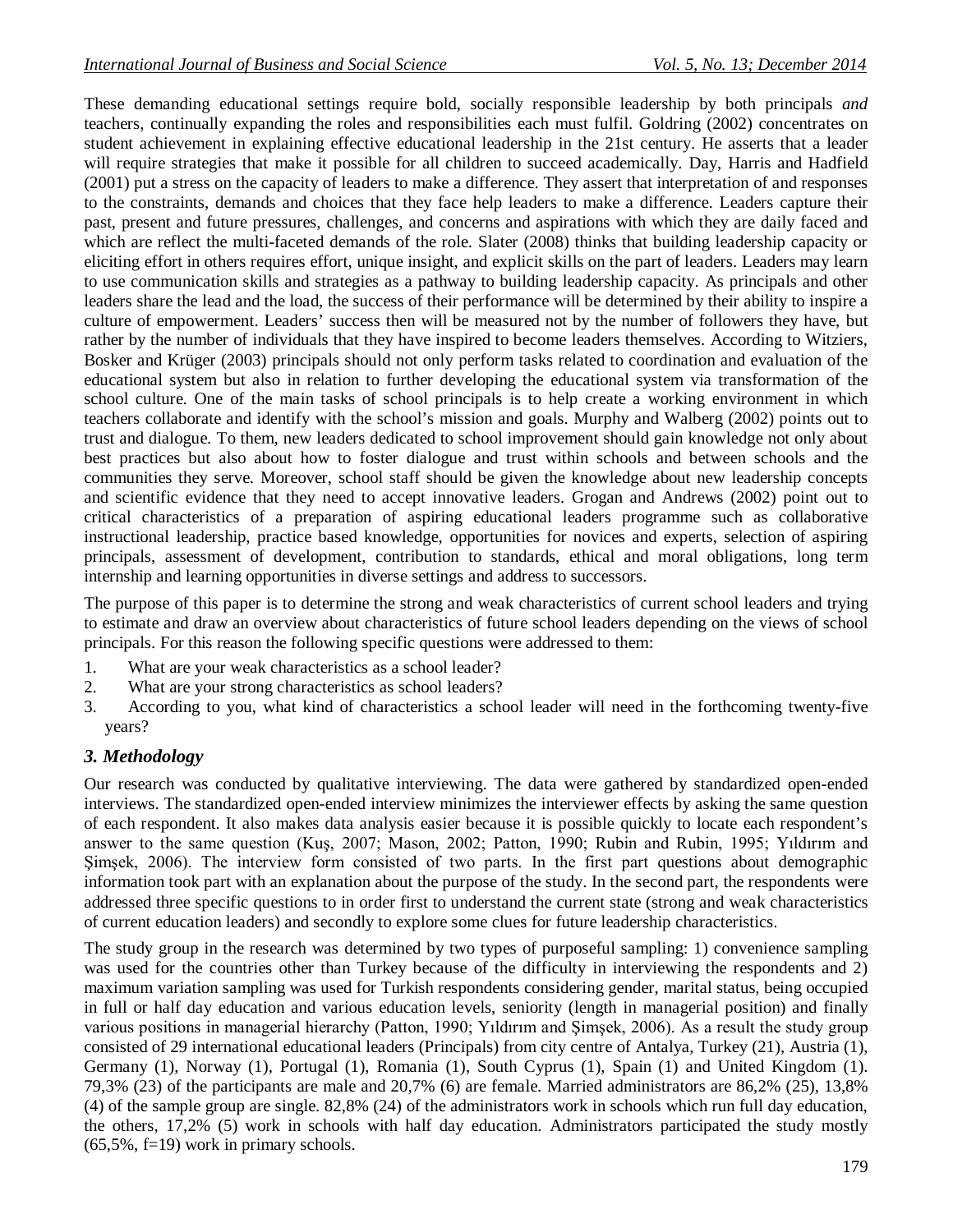Others work in high schools (17,2%, f=5), pre education schools (13,8%, f=4) and vocational high schools (3,4%, f=1). 69,0% of the participants are school principals and 31 % (9) of them are assistant principals. Average seniority of the administrators in the study are 13,4 years. In order to improve the validity and reliability transparency, consistency-coherency, and communicability were considered (Rubin and Rubin, 1995). In the analysis, NVivo 10 was used and the data were analysed by content analysis technique (Patton, 1990; Yıldırım and Şimsek, 2006).

## *4. Results*

In this part, findings about weak and strong characteristics of current school leaders were presented and evaluated.



**Figure 1: Coding similarity of Educational leaders' views (Three Dimensional)**

According to figure 1, the way the respondents understood and answered the questions were in the scope of research questions and quite similar. On the other hand, the views which seem to be a little bit isolated from the centre provided some additional critical issues given in table 4.

#### **Table 1: Weak Characteristics of Current School Leaders**

| <b>Views</b> |                                                                                                              | n              |
|--------------|--------------------------------------------------------------------------------------------------------------|----------------|
| 1.           | Lack of time planning, organizing, monitoring, follow up, motivation abilities.                              | 8              |
| 2.           | To bow down to and feel lost in financial problems with a limited expertise and ignoring instructional       |                |
|              | issues.                                                                                                      |                |
| 3.           | Weakness about the talent to coordinate between objectives of a school and environmental wishes and          | 6              |
|              | demands.                                                                                                     |                |
| 4.           | Difficulties in overcoming continuous change in governmental regulations.                                    | 5              |
| 5.           | Spending too much time and energy on formal requirements.                                                    | 5              |
| 6.           | Incapability and impatience in human relations.                                                              | 5              |
| 7.           | Inadequacy in communication skills and strategies.                                                           |                |
| 8.           | Incompetent in analyzing and understanding child pedagogy, human attitude and human behaviour.               | 3              |
| 9.           | Lack of skills in using technological equipments.                                                            | 3              |
|              | 10. Suffering from insufficient pre-service and in-service training on management issues.                    | $\overline{c}$ |
|              | 11. Lack of experience in managerial requirements.                                                           | $\overline{c}$ |
|              | 12. Feeling forced to act with short term strategies because of less authority and much more responsibility. | $\overline{c}$ |
|              | 13. Lack of skills in formulating strategies depending on experiences.                                       | $\overline{c}$ |
|              | 14. Professional inadequacy, such as lack of speaking a second language, in following up changes and         | $\overline{2}$ |
|              | developments.                                                                                                |                |
|              | 15. Tendency to use position power.                                                                          | 2              |
|              | 16. Inadequacy to develop strategies about determining and meeting teachers' needs.                          | $\overline{c}$ |
|              | 17. Lack of theoretical background in supervising and inspecting the staff.                                  | $\overline{c}$ |
|              | 18. Teachers' resistance because of opposing to the applications of centrally appointment to the management  | 2              |
|              | positions by superiors.                                                                                      |                |
|              | 19. Difficulty in beating off the demands from the politicians.                                              |                |
|              | 20. Avoiding risk taking.                                                                                    |                |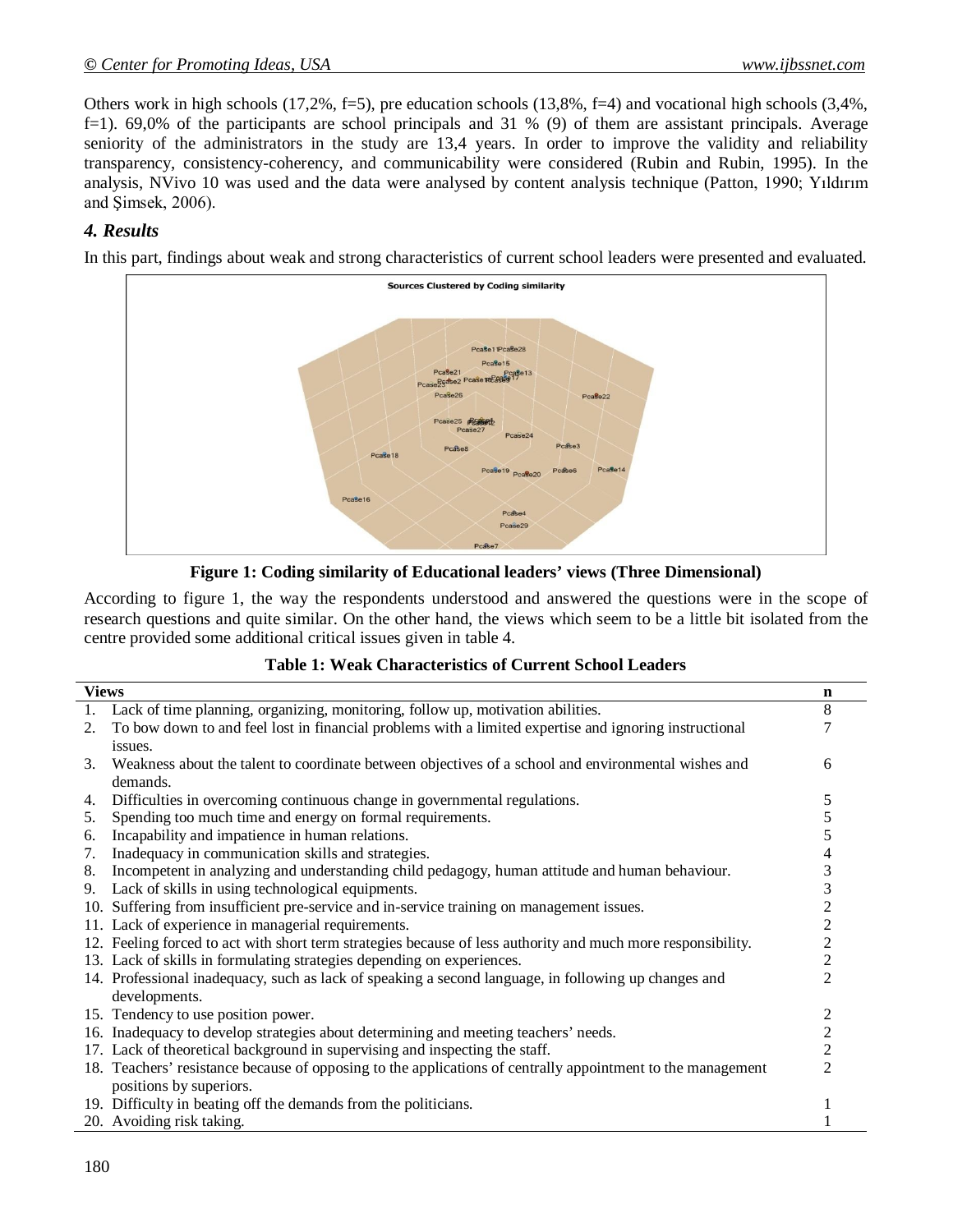The findings, given in table 1, show that, managerial skills required and financial issues were mostly mentioned views about weak school leadership characteristics. About the first view one of the respondents said that "*I have difficulty in motivating teachers about tasks that I don't have arbitrament about*" (Pcase18> Reference 3). About frustration on not to concentrate on instruction one respondent uttered the following words "*Our weak facet is to be caring economic fields instead of education and instruction, because we are not business administrator*." (Pcase22>Reference 1). Another respondent added that *"Both having less or no authority versus much more responsibility and limited finance causes us to consume extreme energy for effective operation of school."*  (Pcase13> Reference 2). The third view was generated from ideas such as "*Coping with groups other than school pressure groups; managing expectations of persons and groups such as politicians, unions that accept themselves as the authority over schools* are so to say our weak characteristics" (Pcase3>Reference 1). Some respondents complained about governmental changes in regulations about education. For example one respondent said "*I sometimes feel desperate when I try to follow new fledged implementations or regulations. I feel incompetent dealing with challenges related to regulations*." (Pcase11>Reference 2,5). View 5 symbolizes bureaucratic oriented organizations one of the school leaders complain that "*We are dependent on excessive formality*." (Pcase5>Reference 1). Some school leaders complained about personal peculiarities with the following words "*I am impatient against illogicality. (Res. note: what he believes illogical)"* (Pcase25> Reference 1).

Weakness in communication skills, stated in view 7 by some respondents is also remarkable. One respondent said "*We must have training about communication skills, problem (conflict) solving and temper control."* (Pcase8>Reference 1).

| <b>Views</b> |                                                                                                          | n  |
|--------------|----------------------------------------------------------------------------------------------------------|----|
|              | Successful in setting two way communication processes.                                                   | 10 |
|              | Sufficient at human resource management and maintaining organizational integrity.                        | 10 |
| 3.           | Skilful at establishing effective human relations with subordinates and other professional counterparts. |    |
| 4.           | Enthusiastic for participative decision making.                                                          |    |
| 5.           | Skilful at encouraging and organizing the staff to work in teams.                                        |    |
| 6.           | Courageous to take risks when there is an opportunity for achievement.                                   |    |
|              | Care on teacher needs, morale and motivation.                                                            |    |
| 8.           | Adopt scientific approach to all management processes.                                                   |    |
| 9.           | Willing at encouraging innovative and creative ideas.                                                    |    |
|              | 10. Adopt consulting role and encourage contributions for problem solving.                               |    |
|              | 11. Can deal well with bureaucratic necessities of the organization.                                     |    |
|              | 12. Reflect charisma in my oral and behavioural expressions.                                             |    |
|              | 13. Show a relative success at managing financial issues.                                                |    |
|              | 14. Carry on student centred and achievement oriented policies.                                          |    |
|              | 15. Good at environmental relations.                                                                     |    |
|              | 16. Successful at following technological developments.                                                  |    |
|              | 17. Good at coaching the staff to set achievable goals.                                                  |    |

#### **Table 2: Strong Characteristics of Current School Leaders**

The views given in table 2 show strong characteristics of current school leaders. Among these, one of the most agreed strong characteristics seems to be communication although some of the respondents stated their weakness in this skill in table 1. One respondent said "*As an administrator, I mind communicating the staff effectively. My communication ability makes me feel as a successful organizational leader.* " (Pcase18>Reference 1). The second view was inferred from such ideas as "*I feel strong in managing human resources. I also feel successful at achieving unity among the staff.* " (Pcase20>Reference 23). Human relations given in view 3, is also mentioned to be an important leadership issue. Among the respondents one said: "*My social facet is strong*." (Pcase28>Reference 1). Another contribution was made in the following words: "*I think that I am perfect on human relations.*" (Pcase15>Reference 1). From the expressions it is inferred that participative decision making was evaluated as a positive characteristics of a school leader. One of the respondents said: "*I make vice principals, group presidents and other management partners participate in decision making process. I care consultation.*" (Pcase21>Reference 1).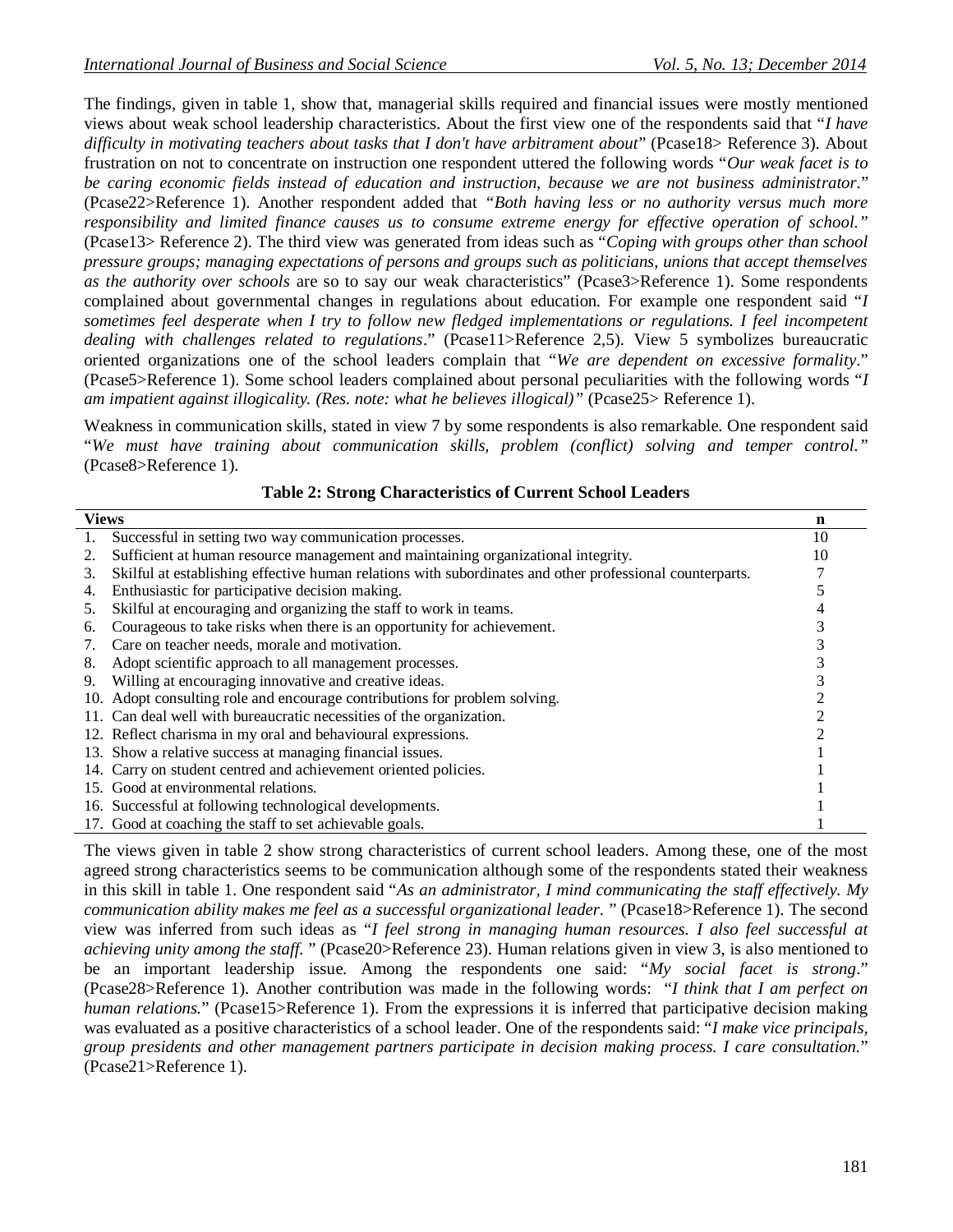Some respondents seem to examine their strong characteristics about team work issues. For example one respondent said "*I am good at organizing team studies, getting feedback periodically, and making improvements. I also try to establish network among staff by evaluating all school staff as a team member*" (Pcase24>Reference 5). Risk taking was mentioned among the strong leadership characteristics in view 6 with the following words: *"I usually do not hesitate to take brave steps."* (Pcase2> Reference 1).

#### **Table 3: Estimated Future Leadership Characteristic of School Leaders**

| <b>Views</b> |                                                                                                           | $\mathbf n$      |
|--------------|-----------------------------------------------------------------------------------------------------------|------------------|
| 1.           | Will be responsive to all kinds of technological opportunities                                            | 13               |
| 2.           | Should be qualified by pre- and in-service training with a special focus on professional management       | 10               |
|              | skills.                                                                                                   |                  |
| 3.           | Will be creative in supplying team spirit by inspiring the staff in terms of learning community and       | 8                |
|              | decision making.                                                                                          |                  |
| 4.           | Is expected to be adaptive to changes, open minded and open to be criticized, and believer of innovation. | 7                |
| 5.           | Should be fair in setting and applying the rules to the staff, students and school environment.           | 7                |
| 6.           | Should have a command on adapting and monitoring the curriculum to the current generations' needs.        | 6                |
| 7.           | Will have strong communication skills and empathy based social relations strengthened with a second       | 5                |
|              | language.                                                                                                 |                  |
| 8.           | Will reflect a strong intellectual background.                                                            | 4                |
| 9.           | Will adopt value and moral based management.                                                              | 4                |
|              | 10. Will have a communicable vision which he believes in sincerely.                                       | 4                |
|              | 11. Must be an expert on motivation theories and techniques.                                              | 3                |
|              | 12. Should be sensitive to local needs.                                                                   | $\overline{c}$   |
|              | 13. Will be an expert on time management.                                                                 | $\overline{c}$   |
|              | 14. Is expected to adopt management by accountability.                                                    | $\overline{2}$   |
|              | 15. Will be sufficient to set performance indicators and make them clear to the stake holders.            | $\overline{c}$   |
|              | 16. Should have a talent to manage with minimized procedures.                                             | $\boldsymbol{2}$ |
|              | 17. Should reflect a good command on organizing and planning.                                             | $\overline{c}$   |
|              | 18. Will be risk taker and proactive.                                                                     | $\overline{2}$   |
|              | 19. Consciousness and skills to overcome undesirable behaviours.                                          | $\overline{2}$   |
|              | 20. Must be respectful to diversities.                                                                    |                  |
|              | 21. Will be liberal thinking                                                                              |                  |

The list in table 3, shows the findings about estimated future leadership characteristic of school leaders. According to the first view a future school leadership characteristics presumed to be about the talents to use and understand the latest and useful educational technology. About these views one respondent said "*Head teachers*  will therefore need to have a better understanding of the technology of the workplace (coding, social media, *application development).*" (Pcase26>Reference 9). Another one said "*Head teachers and school leaders in the coming 25 years will need to respond to the demands presented by the move of society to a technological and knowledge economy*." (Pcase26>Reference 7).

According to the inferences from the quotations, professional management skills were expected to be gained by education. The quotations which illustrate view two are given in the following lines: "*Administrators must be educated in school administration branch not in mathematics, physics etc. In addition, school administrators must have training exclusively in this field. If necessary, within the faculties, school management departments such as public administration must be opened. Passing an exam is not purely enough to be an administrator. Later, follow up and performance evaluation are also necessary. Students, parents and teachers' views must be included to elect and evaluate the administrators*." (Pcase9>Reference 2,5-7). The ability to encourage and apply team work is also expected to be primary characteristics of a future school leader. The following quotation from a respondent illustrates the view well: "*One of the main strengths of school leaders is their ability to build and lead an effective team. They use their skills in this area to build a learning community where all stakeholders in the school feel like a partner in the learning process.*" (Pcase26>Reference 1,3).

The findings in views 4, 5 and 6 show that future school leaders must have some psychological and intellectual characteristics as stated in the following quotations: Quotation 1: "*We must be the first person to recognize and inspire the innovations and changes.*" (Pcase11>Reference 1). Quotation 2: "*School principals must behave fair to the staff. Then, if possible they must have efforts in creating school culture.*" (Pcase4>Reference 1).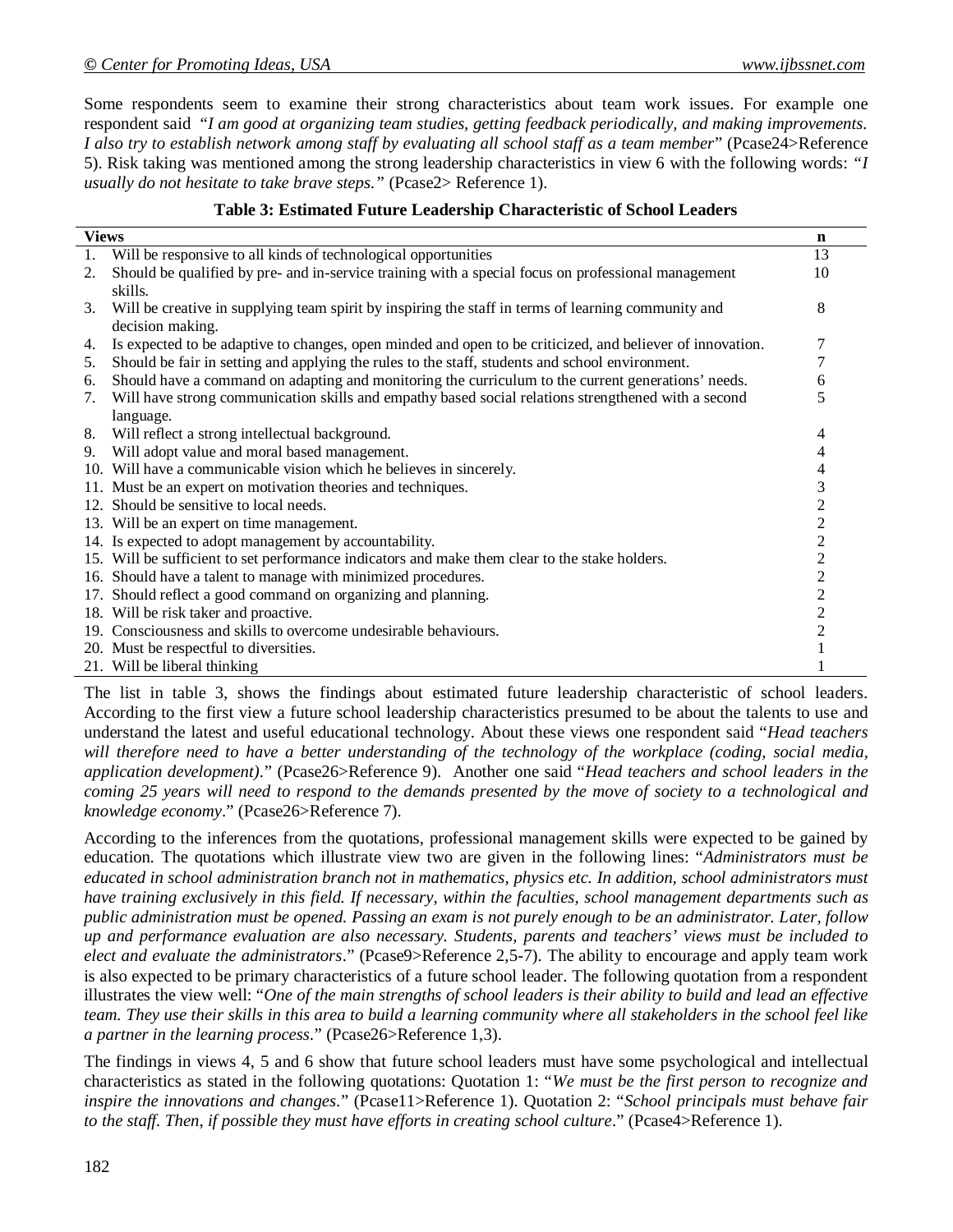Quotation 3: "*Principal should define new generation's interests, wants and needs well and should define a management model in school in which students participate as well.*" (Pcase21>Reference 2,3). The respondents also stressed on communication ability as a major characteristics of a future school leader as in the following quotation: "*Administrator who can empathize and whose communication is strong will be referred to as a school leader.*" (Pcase1>Reference 2,7).

| <b>Views</b>                                                                                                                                                                                               | n |
|------------------------------------------------------------------------------------------------------------------------------------------------------------------------------------------------------------|---|
| 1. New criteria, reflecting the spirit of the time with satisfactory consensus, about "who will be the<br>boss" should be raised; such as participating students' parents' and teachers to decision making | 4 |
| processes<br>2. Educational systems will come into question about school principals' statue that is likely to be<br>abolished or left with less responsibility or authority.                               |   |
| 3. Governmental interventions, if not have long term characteristics were thought to have negative<br>effect on future educational leadership.                                                             | ി |
| 4. Principles should be aware of the idea that he might be both the cause of a problem and a problem<br>solver.                                                                                            |   |
| 5. Effective leadership requires the principal to have the right to choose the staff he will work with.                                                                                                    |   |

#### **Table 4: Some Critical Issues about School Leadership**

As seen in many countries various ways have been applied in managing schools such as managing by a board as in England (Europedia, 2012) or by a principal and a number of assistants as in Turkey (Milli Eğitim Bakanlığı, 2009). The findings of the study given in table 4 allow and confront us with the problem of effectiveness in management by preference made about the "boss" or "bosses" and the way we choose who the leader(s) will be. The following quotation from the respondents help us to confront the problem: "*One cannot be a leader by passing an exam only.*" (Pcase9>Reference 8). This idea further can be traced in the following quotation which has a stronger stress on and gives way to think about alternative systems stated in view 2: "*Perhaps, it will be easy to put the principals aside by eliminating them from the system since they are the last and the weakest ring of the chain in the system*." (Pcase3>Reference 5). Another face of the problem has been mentioned in the last item in table 4 by a respondent by pointing out to one critical issue for achieving school effectiveness which is how the management side and the managed side get together in the school with the following words: "*School principal must choose the employee he will work with.*" (Pcase5>Reference 3). Two important questions beforehand should be raised out of these inferences: What is the most effective way to manage schools; a board, a person or something else? And what is the best way to bring the management and the subordinates; choosing by school management, appointing by a central body (out of the school) or by finding another still undefined way? Governmental interventions by regulations made very often, stated in view 3, are also important factors for school leadership in all European Union countries and in the countries candidate to participate to European Union. One respondent stated the view quite well in the following quotation: "*Long term state politics should be prepared in education field. Slight changes can be tolerated in the scope of school leadership concept but the shock of radical changes concludes with loss of authority of school leaders. Governments, when they decide to make radical changes in education system, had better ensure participation of all sides to the process and* p*olitical interventions must be minimized.*" (Pcase10>Reference 3,4).

### *5. Discussion and Conclusion*

In this paper, we focused first on trying to find out weak and strong characteristics of current school leaders in order to gain an overall view of the current state. Furthermore the main focus was to estimate leadership characteristics which will be required in the forthcoming twenty five years inspiring from the last twenty five years experiences. In order to have an international view, views of school leaders working in various countries were included.

The study suggested that the current school leaders reported major weaknesses first on management knowledge and information, so to say, on theoretical background on management science.

Secondly, principals reported that their current state, expertise or education, do not allow them to feel comfortable in financial issues such as budget management, finding sponsors or creating new financial sources.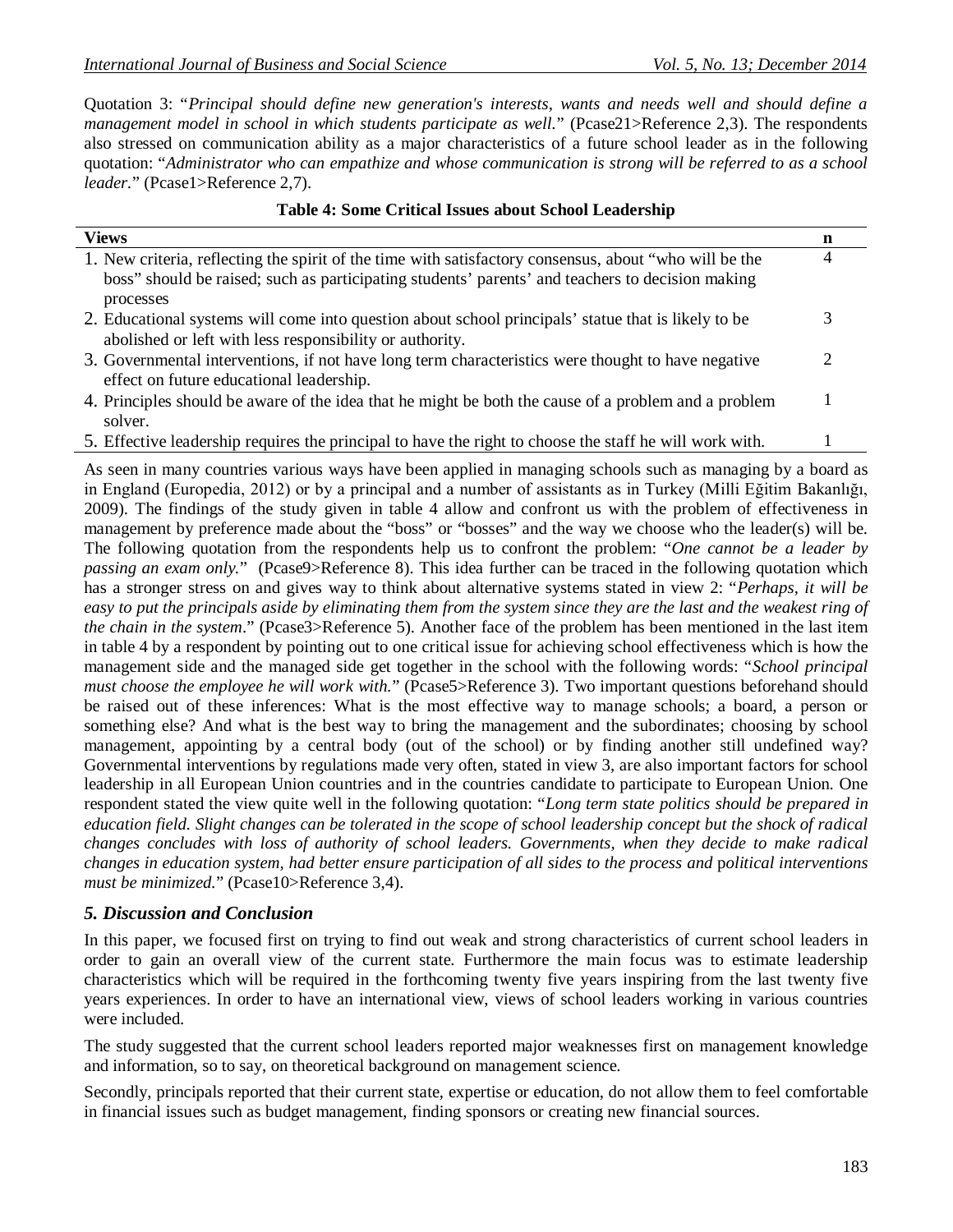The implication of this situation is that, as school leaders reported, they cannot concentrate on instructional issue which they believe it is the main reason why they wanted to become managers. Another major finding on which the respondents state weaknesses about was balancing or managing professionally the unique school objectives and the demands from the social, economical and political environment. This implies that a school leader needs to be "a grown up" in human relations communication and moreover, the finding puts a strong notice on the term vision. This inference is harmonious with the literature suggesting that a leader needs to have a vision, which he believes in first and later he/she should be able to communicate it and finally he/she should engage the school community as well as school environment so that they will be ambitious to buy it into. It seems that future leadership is likely to depend largely on this concept. So the term vision needs two kinds of further focus both by practitioners and researchers.

The findings of strong characteristics of current school leaders reveal and consistent with what we can also presume that most of the respondents feel they are good at two way communication, human resource management by means of creating an integration between the individual and the organization. The respondents' expressions lead us to think that by motivating people, they mean to feel as a part of the organization in a way. Participative decision making can be said to depend on adopting human relations approach. So the finding is consistent with other items reporting strong characteristics. The ability to organize and direct the staff to participate team work was stated among strong characteristics again by satisfactory number of respondents.

Although it seems that there are overlapping propositions in the findings given in table 1 and table 2, there is enough evidence to claim that the findings are consistent in that: 1) much more respondents reported that financial issues are among weak characteristics of the school leaders, 2) the lack of the skills needed to deal with formal requirements, in other words bureaucratic side of a school were reported by much more respondents among the weak characteristics, 3) lack of skills in following the developments and using technological equipments again seem to be among weak characteristics of the school leaders, because, the number of the respondents reported so, were much more than those who reported among strong characteristics, 4) communication, dealing with human resources and human relations were reported more among strong characteristics, 5) taking risks when there is an achievement opportunity was reported again among strong characteristics.

As for the future leadership characteristics the respondents gives the first priority to skills about making use of technological opportunities. This result is consistent with current state that school leaders statements about not to be able to use technology adequately. According to the views of the respondents training on professional management skills takes place secondly.

Consequently, the respondents' ideas on their weaknesses draw us to think about educating those who will occupy management positions in management science. We believe in-service training is not available alone in achieving educating school leaders especially for future. This idea confronts us to think about two major questions: 1) Is it economic to choose or appoint school leaders or principals among teachers as they can be more efficient on the subject they are educated? 2) Can we appoint school leaders among these who have already been educated in the field of management? In this case, another question is likely to be raised: As researchers and practitioners believe that school management is a part of the instruction and school leaders should also be expert on pedagogy, how can we balance the two sides of the school: instruction and finance? Finally, because there is strong evidence on that financial issues require an expertise; something like a co-manager on finance is also a debate that can shed light on the future of the leadership issue.